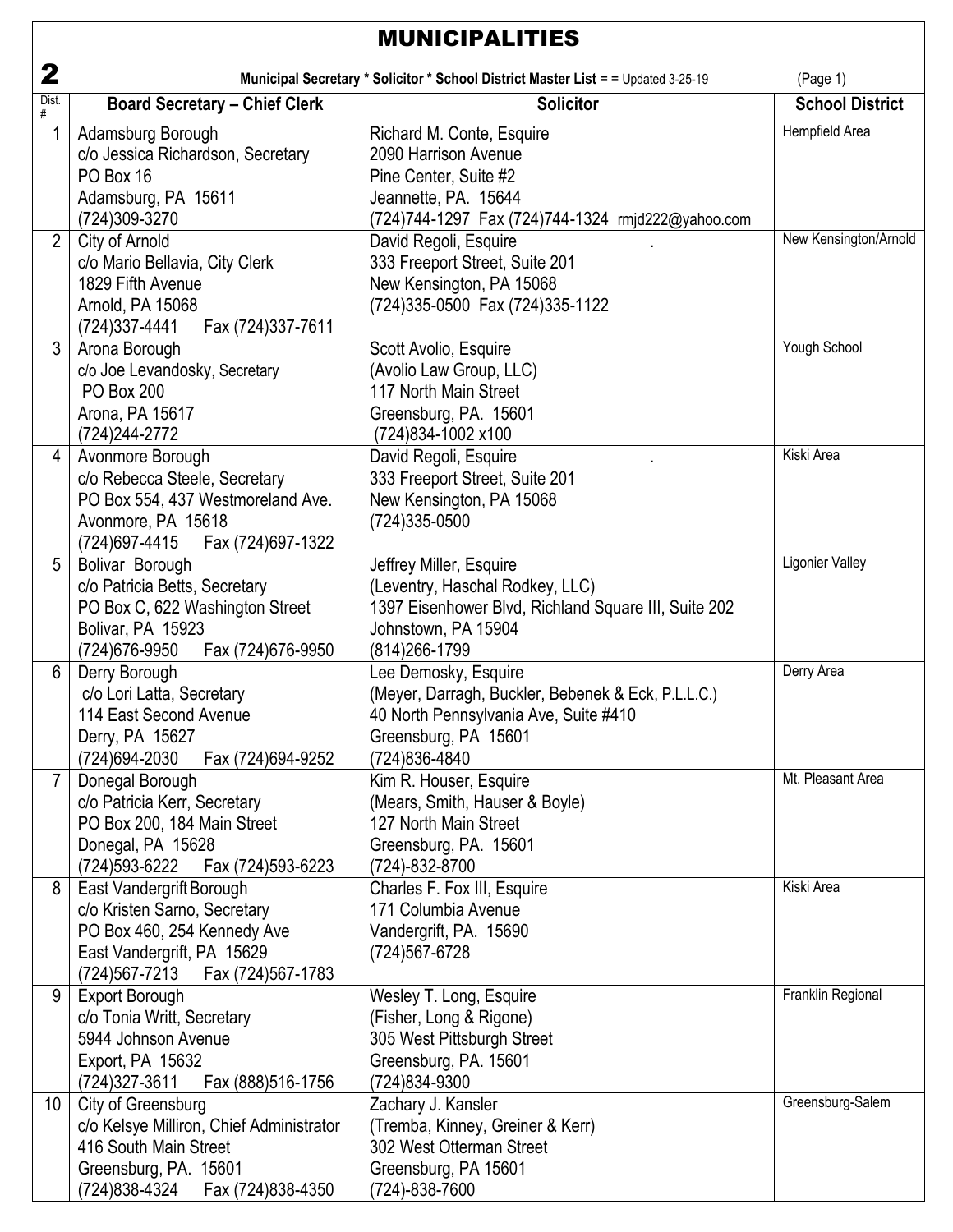| <b>MUNICIPALITIES</b><br>Municipal Secretary * Solicitor * School District Master List (Page 2) |                                                                                                                                                       |                                                                                                                                                    |                        |
|-------------------------------------------------------------------------------------------------|-------------------------------------------------------------------------------------------------------------------------------------------------------|----------------------------------------------------------------------------------------------------------------------------------------------------|------------------------|
| Dist.<br>#                                                                                      | <b>Board Secretary - Chief Clerk</b>                                                                                                                  | <b>Solicitor</b>                                                                                                                                   | <b>School District</b> |
| 11                                                                                              | Hunker Borough<br>c/o Susan Shaler, Secretary<br>PO Box 350, 402 Constitution Ave.<br>Hunker, PA 15639<br>(724)925-6535<br>Fax (724)925-6535          | Dennis Persin, Esquire<br>117 N. Main Street<br>Greensburg, PA. 15601<br>(724)834-1002 x102                                                        | Hempfield Area         |
| 12 <sup>°</sup>                                                                                 | Hyde Park Borough<br>c/o Tifanie M. Gagen, Secretary<br><b>PO Box 222</b><br>Hyde Park, PA 15641-0222<br>(724)845-4931                                | Harry Rosensteel, Esquire<br>(Thomson, Rhodes & Cowie, P.C.)<br>1010 Two Chatham Center, 10th Floor<br>Pittsburgh, PA.15219-3499<br>(412) 316-8686 | Kiski Area             |
| 13                                                                                              | Irwin Borough<br>c/o Valerie Morton, Secretary<br>424 Main Street<br>Irwin, PA 15642<br>(724)864-3100<br>Fax (724)864-3108                            | Zachary J. Kansler<br>(Tremba, Kinney, Greiner & Kerr)<br>302 West Otterman Street<br>Greensburg, PA 15601<br>(724)-838-7600                       | Norwin                 |
| 14                                                                                              | City of Jeannette<br>c/o Michelle Langdon, City Clerk/CFO<br>110 South Second Street<br>Jeannette, PA 15644<br>Fax (724)527-4002<br>(724)527-4000     | Timothy J. Witt, Esquire<br>425 S. Arch Street<br>Connellsville, PA 15425<br>(724)-626-8882 x111                                                   | Jeannette City         |
| 15 <sup>15</sup>                                                                                | City of Latrobe<br>c/o Holly Peton, Secretary<br>PO Box 829, 901 Jefferson Street<br>Latrobe, PA. 15650<br>(724) 539-8548 ext.11 Fax (724) 537-4802   | Zachary J. Kansler, Esquire<br>(Tremba, Kinney, Greiner & Kerr)<br>302 West Otterman Street<br>Greensburg, PA. 15601<br>(724) 838-7600             | Greater-Latrobe        |
| 16                                                                                              | Ligonier Borough<br>c/o Jan Shaw, Secretary<br>Ligonier Town Hall, 120 East Main St.<br>Ligonier, PA 15658<br>(724)238-9852 Fax (724)238-4536         | George V. Welty, Esquire<br>(Welty & Welty, LLP)<br>244 West Main Street<br>Ligonier, PA. 15658<br>(724) 238-5877                                  | Ligonier Valley        |
| 17                                                                                              | City of Lower Burrell<br>c/o Amy Rockwell, City Administrator<br>2800 Bethel Street<br>Lower Burrell, PA 15068<br>(724) 335-9875<br>Fax (724)335-9881 | Stephen Yakopec Jr., Esquire<br>1725 Fifth Avenue<br>New Kensington, PA. 15068<br>(724)339-3377                                                    | <b>Burrell</b>         |
| 18                                                                                              | Madison Borough<br>c/o Cindy Ignaczak, Secretary<br>PO Box 338, 21 Firehall Lane<br>Madison, PA 15663<br>(724)446-3550<br>Fax (724)446-3550           | Kim Houser, Esquire<br>(Mears, Smith, Houser & Boyle)<br>127 North Main Street<br>Greensburg, PA. 15601<br>(724) 832-8710                          | Yough                  |
| 19                                                                                              | Manor Borough<br>c/o Joseph N. Lapia, Secretary<br>44 Main Street<br>Manor, PA 15665<br>(724)-864-2422<br>Fax (724)-864-2439                          | John M. Campfield, Esquire<br>(Campfield & Ferraro)<br>3 North Maple Avenue<br>Greensburg, PA. 15601<br>(724)-836-2242                             | Hempfield Area         |
| 20                                                                                              | Monessen (City of)<br>c/o Judith Taylor, City Administrator/Clerk<br>557 Donner Avenue<br>Monessen, PA 15062<br>(724)684-9000 Fax (724)684-4006       | Joe Dalfonso, Esquire<br>(Dodaro, Matta & Cambest, P.C.)<br>1900 Main Street, Suite 207<br>Canonsburg, PA 15317<br>(412)243-1600 Fax (412)243-1643 | Monessen               |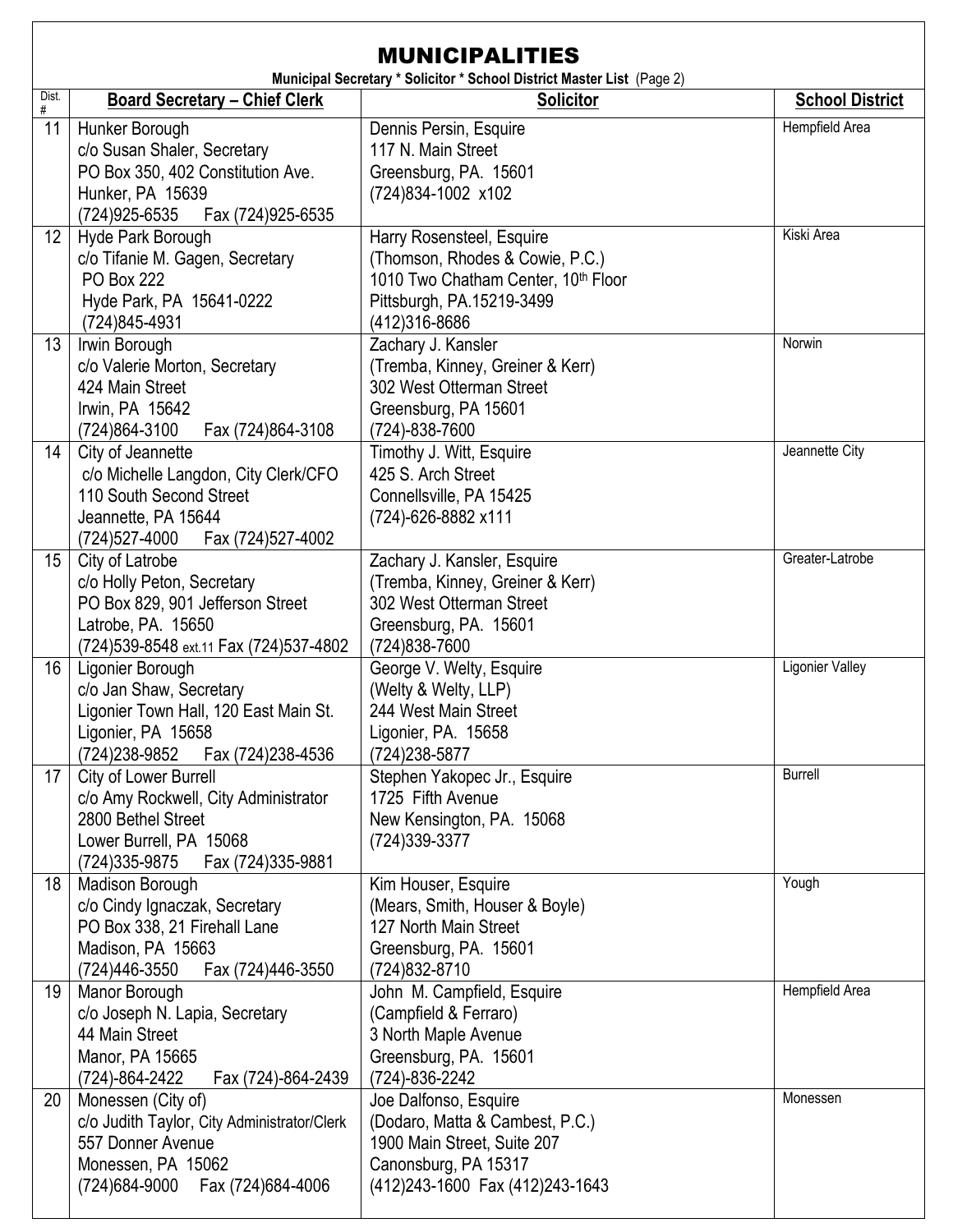| <b>MUNICIPALITIES</b><br>Municipal Secretary * Solicitor * School District Master List (Page 3) |                                                                                                                                                                 |                                                                                                                                                                       |                        |  |
|-------------------------------------------------------------------------------------------------|-----------------------------------------------------------------------------------------------------------------------------------------------------------------|-----------------------------------------------------------------------------------------------------------------------------------------------------------------------|------------------------|--|
| Dist.                                                                                           | <b>Board Secretary - Chief Clerk</b>                                                                                                                            | <b>Solicitor</b>                                                                                                                                                      | <b>School District</b> |  |
| #<br>21                                                                                         | Mt. Pleasant Borough<br>c/o Jeff Landy, Borough Manager<br>Municipal Building, 1 Etze Avenue<br>Mt. Pleasant, PA 15666<br>(724)-547-6745<br>Fax (724)-547-0115  | Deanna Istik, Esquire<br>331 Eagle Drive<br>Cranberry Twp, PA 16066<br>(724)-366-1443                                                                                 | Mt. Pleasant Area      |  |
| 22                                                                                              | New Alexandria Borough<br>c/o Charles Ferry, Secretary<br>PO Box 305, 207 West Main Street<br>New Alexandria, PA 15670<br>(724) 668-7671    Fax (724) -668-5535 | Brian Cavanaugh, Esquire<br>(Stewart, McArdle, Sorice, Whalen, Farrell, Finoli, Cavanaugh)<br>229 South Maple Avenue<br>Greensburg, PA 15601<br>(724)-836-0224        | Derry Area             |  |
| 23                                                                                              | New Florence Borough<br>c/o Mary Strucaly, Secretary<br><b>PO Box 272</b><br>New Florence, PA 15944<br>(724) 235-2000    Fax (724) - 235-2127                   | Jeffrey W. Miller, Esquire<br>(Leventry, Haschak & Rodkey, LLC)<br>1397 Eisenhower Blvd., Richland Square III, Suite 202<br>Johnstown, PA. 15904<br>$(814)266 - 1508$ | Ligonier Valley        |  |
| 24                                                                                              | New Kensington(City of)<br>c/o Dennis F. Scarpiniti, Esq., CMC<br>301 Eleventh Street<br>New Kensington, PA. 15068<br>(724)337-4523<br>Fax (724)337-6911        | Anthony J. Vigilante, Esquire<br>507 Tenth Street<br>New Kensington, PA 15068<br>(724) 335-1900                                                                       | New Kensington/Arnold  |  |
| 25                                                                                              | Delmont Borough<br>c/o Kellie Miele, Secretary<br>77 Greensburg Street<br>Delmont, PA 15626<br>(724)468-4422 Fax (724)468-4356                                  | Daniel Hewitt, Esquire<br>(McDonald, Snyder & Lightcap, P.C.)<br>1004 Ligonier Street, 4 <sup>th</sup> Floor<br>Latrobe, PA. 15650<br>(724) 539-3511                  | Franklin Regional      |  |
| 26                                                                                              | North Belle Vernon Borough<br>c/o Leanna Book, Secretary<br>503 Speer Street<br>North Belle Vernon, PA. 15012<br>(724)929-6930<br>Fax (724)930-0190             | Mark E. Ramsier, Esquire<br>823 Broad Avenue<br>Belle Vernon, PA 15012<br>(724) 929-0144                                                                              | Belle Vernon Area      |  |
| 27                                                                                              | North Irwin Borough<br>c/o Lisa Gesler, Secretary<br>21 Second Street<br>North Irwin, PA 15642<br>(724)864-5057    Fax (724)863-7904                            | Dayne F. Dice, P.C.<br>(Bruce E. Dice & Associates)<br>787 Pine Valley Drive, Suite E<br>Pittsburgh, PA 15239<br>(724)-733-3080  Fax (724)-327-9659                   | Norwin                 |  |
| 28                                                                                              | Oklahoma Borough<br>c/o Alecia Sherbondy, Secretary<br>170 Thorn Street<br>Apollo, PA 15613<br>(724) 567-5727<br>Fax (724)568-3847                              | Gregory Cecchetti, Esquire<br>1715 Fifth Avenue<br>Arnold, PA. 15068<br>(724) 339-1190                                                                                | Kiski Area             |  |
| 29                                                                                              | Penn Borough<br>c/o Lynn Cain, Secretary<br>PO Box 352<br>Penn, PA 15675<br>(724) 527-6540<br>Fax (724)527-6832                                                 | Richard M. Conte, Esquire<br>2090 Harrison Avenue<br>Pine Center, Suite #2<br>Jeannette, PA. 15644<br>(724)744-1297 Fax (724)-744-1324 rmcjd222@yahoo.com             | Penn-Trafford          |  |
| 30                                                                                              | Scottdale Borough<br>c/o Angelo Pallone, Borough Manager<br>10 Mount Pleasant Road<br>Scottdale, PA 15683<br>(724)887-8220<br>Fax (724)887-0195                 | Gary Falatovich, Esquire<br>Keystone Commons II, 215 McKeon Way<br>Greensburg, PA. 15601<br>(724) 834-7080                                                            | Southmoreland          |  |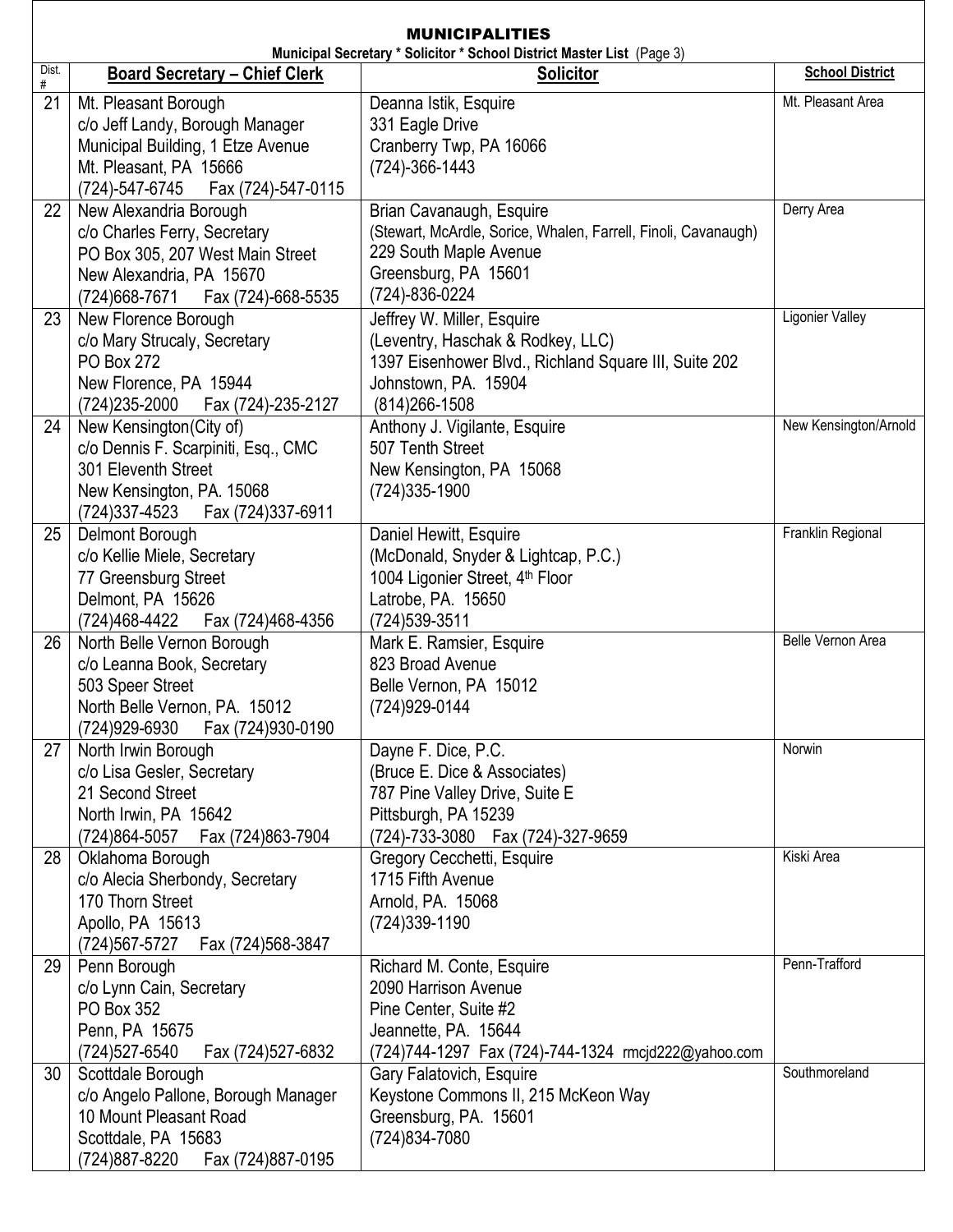|            | <b>MUNICIPALITIES</b><br>Municipal Secretary * Solicitor * School District Master List (Page 4)                                                      |                                                                                                                                    |                        |  |
|------------|------------------------------------------------------------------------------------------------------------------------------------------------------|------------------------------------------------------------------------------------------------------------------------------------|------------------------|--|
| Dist.<br># | <b>Board Secretary - Chief Clerk</b>                                                                                                                 | <b>Solicitor</b>                                                                                                                   | <b>School District</b> |  |
| 31         | Seward Borough<br>c/o Jessica Ashcroft, Secretary<br>PO Box 466, 233 Indiana Street<br>Seward, PA 15954<br>(814)446-8008  Fax (814)446-8008          | Adam Gorzelsky, Esquire<br>(Williams Law Office)<br>101 North Main Street. Suite #102<br>Greensburg, PA. 15601<br>(724)838-8110    | Ligonier Valley        |  |
| 32         | Smithton Borough<br>c/o Jennifer Perry, Secretary<br>PO Box 374, 615 Center Street<br>Smithton, PA 15479<br>(724)872-6406    Fax (724)872-6406       | Blane Black, Esquire<br>223 Second Street<br>Monongahela, PA 15063<br>(724) 258-7000                                               | Yough                  |  |
| 33         | South Greensburg Borough<br>c/o Jamie Peticca, Secretary<br>1515 Poplar Street<br>Greensburg, PA. 15601<br>(724)837-8858    Fax (724)834-5460        | Zachary Kansler, Esquire<br>302 West Otterman Street<br>Greensburg, PA 15601<br>(724) 838-7600                                     | Greensburg-Salem       |  |
| 34         | Southwest Greensburg Borough<br>c/o Corry Sheffler, Secretary<br>564 Stanton Street<br>Greensburg, PA 15601<br>(724)834-0360  Fax (724)836-3825      | Gary Falatovich, Esquire<br>Keystone Commons II, 215 McKeon Way<br>Greensburg, PA. 15601<br>(724) 834-7080                         | Greensburg-Salem       |  |
| 35         | Sutersville Borough<br>c/o Amanda Way, Secretary<br>320 Municipal Avenue<br>Sutersville, PA 15083<br>(724) 872-7988<br>Fax (724)872-7982             | Wayne McGrew, Esquire<br>2 N. Main Street, Suite 404<br>Greensburg, PA 15601<br>(724)830-3535                                      | Yough                  |  |
| 36         | <b>Tafford Borough</b><br>c/o Nina Solivan, Secretary<br>PO Box 196, 414 Brinton Ave.<br>Trafford, PA 15085<br>(412) 372-7652  Fax (412) 372-7654    | Craig Alexander, Esquire<br>(Bruce Dice & Associates)<br>787 Pine Valley Drive, Suite-E<br>Pittsburgh, PA. 15239<br>(724) 733-3080 | Penn-Trafford          |  |
| 37         | Vandergrift Borough<br>c/o Stephen Delle Donne, Secretary<br>109 Grant Avenue<br>Vandergrift, PA. 15690<br>(724)567-7818<br>Fax (724)567-7847        | Larry Loperfito, Esquire<br>159 Lincoln Avenue<br>Vandergrift, PA 15690<br>(724) 568-3694                                          | Kiski Area             |  |
| 38         | West Leechburg Borough<br>c/o Patricia Grantz, Secretary<br>1015 Plazak Street<br>West Leechburg, PA 15656-9240<br>(724)842-2653                     | James Favero, Esquire<br>216 North Jefferson Street, Suite #2<br>Kittanning, PA. 16201<br>(724) 545-7711                           | Leechburg              |  |
| 39         | West Newton Borough<br>c/o Pamela M. Humenik, Secretary<br>112 South Water Street<br>West Newton, PA 15089<br>(724)872-6860<br>Fax (724)872-8333     | Samuel Dalfonso, Esquire<br>1900 Main Street, Suite 207<br>Canonsburg, PA 15317<br>(412)-243-1600                                  | Yough                  |  |
| 40         | Youngstown Borough<br>c/o Tami Roach, Secretary<br>PO Box 56, 4351 Latrobe Street<br>Youngstown, PA 15696-0056<br>(724)539-8854<br>Fax (724)539-8854 | Jon M. Lewis, Esquire<br>(Mears, Smith, Hauser, Boyle, P.C.)<br>127 North Main Street<br>Greensburg, PA. 15601<br>(724) 832-8700   | Greater Latrobe        |  |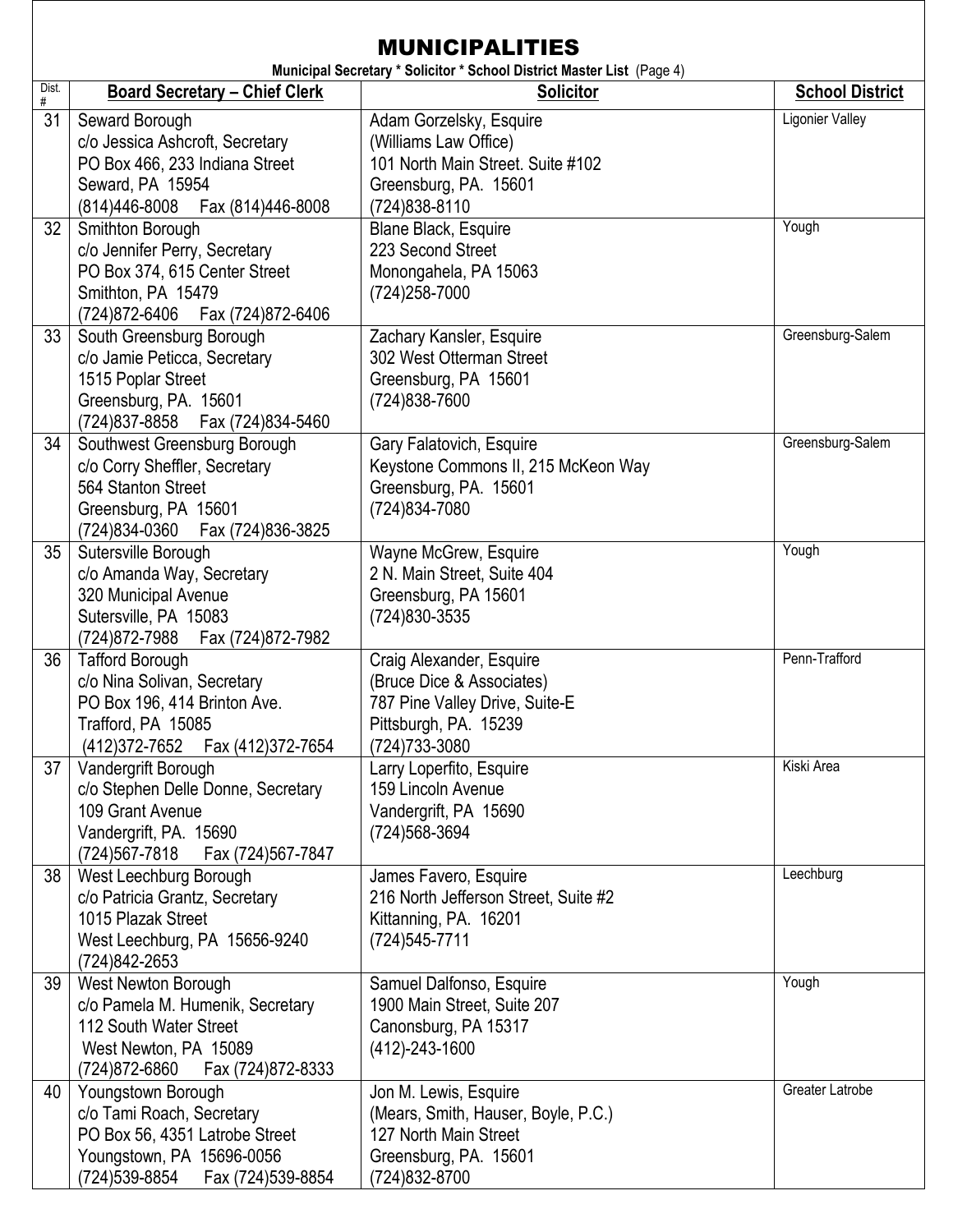|         | <b>MUNICIPALITIES</b>                                                                                                                                     |                                                                                                                                                                                               |                        |  |
|---------|-----------------------------------------------------------------------------------------------------------------------------------------------------------|-----------------------------------------------------------------------------------------------------------------------------------------------------------------------------------------------|------------------------|--|
| Dist.   | <b>Board Secretary - Chief Clerk</b>                                                                                                                      | Municipal Secretary * Solicitor * School District Master List (Page 5)<br><b>Solicitor</b>                                                                                                    | <b>School District</b> |  |
| #<br>41 | Youngwood Borough<br>c/o Diane M. Schaefer, Secretary<br>17 South Sixth Street<br>Youngwood, PA 15697<br>(724)925-3660<br>Fax (724)925-2121               | Krisha A. DiMascio, Esquire<br>(Dodaro, Matta & Cambest, P.C.)<br>1900 Main Street, Suite 207<br>Canonsburg, PA 15317<br>(412)243-1600 Fax (412)243-1643                                      | Hempfield Area         |  |
| 42      | Allegheny Township<br>c/o Gregory A. Primm, Secretary<br>136 Community Building Road<br>Leechburg, PA 15656<br>(724)842-4641<br>Fax (724)845-9290         | Bernard Matthews Jr., Esquire<br>(Meyer, Darragh, Buckler, Bebenek & Eck, P.L.L.C.)<br>40 North Pennsylvania Ave, 4 <sup>th</sup> Floor, Suite 410<br>Greensburg, PA. 15601<br>(724) 836-4840 | Kiski Area             |  |
| 43      | <b>Bell Township</b><br>c/o Angela M. Duffner, Secretary<br>2324 Route 380<br>Saltsburg, PA 15681<br>(724) 697-4121<br>Fax (724)697-5731                  | John Pallone, Esquire<br>1725 Fifth Avenue<br>Arnold, PA 15068<br>(724) 335-5397                                                                                                              | Kiski Area             |  |
| 44      | Cook Township<br>c/o Chris Tinkey, Secretary<br><b>PO Box 221</b><br>Stahlstown, PA 15687<br>(724) 593-7471<br>Fax (724)593-7471                          | Doug Welty, Esquire<br>(Welty & Welty, LLP)<br>244 West Main Street<br>Ligonier, PA. 15658<br>(724) 238-5877                                                                                  | Ligonier Valley        |  |
| 45      | Derry Township<br>c/o David Slifka, Secretary<br>5321 Route 982<br>Derry, PA 15627<br>(724)694-8835<br>Fax (724)694-5860                                  | Dodaro, Matta & Cambest, P.C.<br>Southpointe Town Center<br>1900 Main Street, Suite 207<br>Canonsburg, PA 15317<br>(412) 243-1600                                                             | Derry Area             |  |
| 46      | Donegal Township<br>c/o Trudy Harkcom, Secretary<br>137 Hoffers Lane<br>Jones Mills, PA 15646<br>(724)593-6309<br>Fax (724)593-6310                       | Leslie J. Mlakar, Esquire<br>(Avolio Law Group, LLC)<br>117 North Main Street<br>Greensburg, PA. 15601<br>(724)834-6040 x107                                                                  | Mt. Pleasant Area      |  |
| 47      | East Huntingdon Township<br>c/o Alexandria R. Torock, Secretary<br>PO Box 9, 2494 Route #981<br>Alverton, PA 15612<br>(724) 887-6141<br>Fax (724)887-3102 | Aaron Bialon, Esquire<br>566 Donner Avenue<br>Monessen, PA. 15062<br>(412)303-0399                                                                                                            | Southmoreland          |  |
| 48      | <b>Fairfield Township</b><br>c/o Carrie Moore, Secretary<br>159 Midget Camp Road<br>Bolivar, PA 15923<br>(724)235-2140    Fax (724)235-2752               | Jeffrey W. Miller, Esquire<br>(Leventry, Haschak & Rodkey, LLC)<br>1397 Eisenhower Blvd., Richland Square III, Suite 202<br>Johnstown, PA. 15904<br>(814) 266-1799                            | <b>Ligonier Valley</b> |  |
| 49      | Municipality of Murrysville<br>c/o James R. Morrison, Chief Admin.<br>4100 Sardis Road<br>Murrysville, PA. 15668<br>Fax (724)-327-2881<br>(724)-327-2100  | George A. Kotjarapoglus, Esquire<br>4435 Old William Penn Hwy<br>Murrysville, PA 15668<br>(724)-733-1184                                                                                      | Franklin-Regional      |  |
| 50      | Hempfield Township<br>c/o Jason Winters, Manager<br>1132 Woodward Drive, Suite A<br>Greensburg, PA 15601<br>(724)834-7232<br>Fax (724)834-5510            | Scott Avolio, Esquire<br>(Avolio Law Group, LLC)<br>117 North Main Street<br>Greensburg, PA. 15601<br>(724)834-6040 x100                                                                      | Hempfield Area         |  |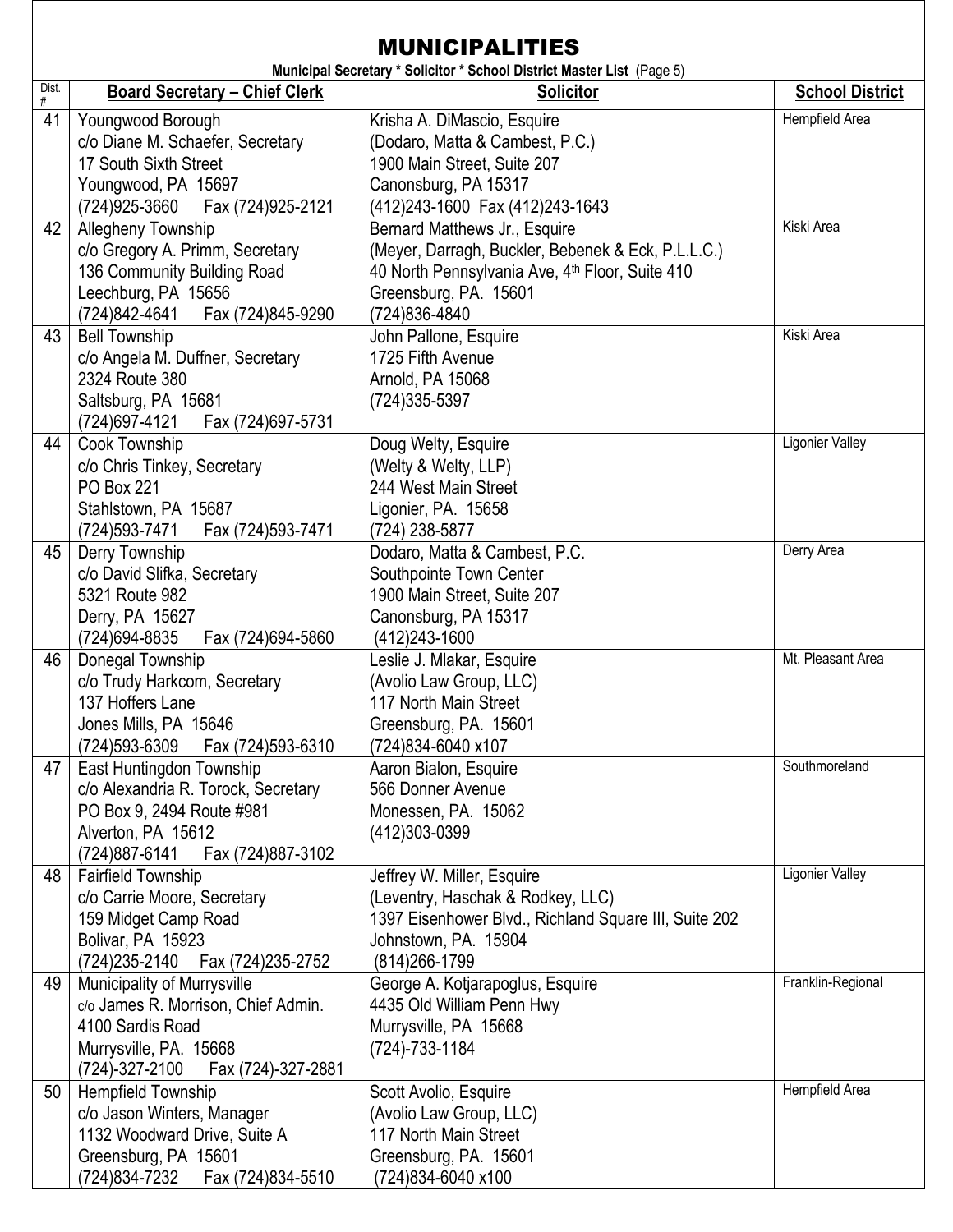|            | <b>MUNICIPALITIES</b>                                                                                                                                     |                                                                                                                                                        |                        |  |
|------------|-----------------------------------------------------------------------------------------------------------------------------------------------------------|--------------------------------------------------------------------------------------------------------------------------------------------------------|------------------------|--|
| Dist.<br># | <b>Board Secretary - Chief Clerk</b>                                                                                                                      | Municipal Secretary * Solicitor * School District Master List (Page 6)<br><b>Solicitor</b>                                                             | <b>School District</b> |  |
| 51         | Ligonier Township<br>c/o Terry Carcella, Township Manager<br>1 Municipal Park Drive<br>Ligonier, PA 15658<br>(724)238-2725<br>Fax (724)238-3711           | Michael Korns, Esquire<br>(Maiello, Brungo & Maiello, LLP)<br>Southside Works, 424 South 27th St, #210<br>Pittsburgh, PA. 15203<br>(724) 834-1002 x102 | Ligonier Valley        |  |
| 52         | Loyalhanna Township<br>c/o Mary Trunzo, Secretary<br>220 Fifth Street<br>Saltsburg, PA 15681<br>(724) 639-3417<br>Fax (724)639-3582                       | Leslie J. Mlakar, Esquire<br>(Avolio Law Group, LLC)<br>117 North Main Street<br>Greensburg, PA. 15601<br>(724)834-6040                                | Blairsville-Saltsburg  |  |
| 53         | Mt. Pleasant Township<br>c/o Caprice Mills, Secretary<br>PO Box 158, 208 Poker Road<br>Mammoth, PA 15664<br>(724) 423-5653<br>Fax (724)423-1122           | Leslie J. Mlakar, Esquire<br>(Avolio Law Group, LLC)<br>117 North Main Street<br>Greensburg, PA. 15601<br>(724) 834-6040                               | Mt. Pleasant Area      |  |
| 54         | North Huntingdon Township<br>c/o Jeffrey F. Silka, Secretary<br>11279 Center Highway<br>North Huntingdon, PA. 15642<br>(724)863-3806<br>Fax (724)863-9568 | Bruce E. Dice, Esquire<br>(Bruce E. Dice & Associates)<br>787 Pine Valley Drive, Suite-E<br>Pittsburgh, PA. 15239-2842<br>(724) 733-3080               | Norwin                 |  |
| 55         | Penn Township<br>c/o Alexander J. Graziani, Secretary<br>2001 Municipal Court<br>Harrison City, PA 15636<br>(724)744-2171<br>Fax (724)744-2172            | Michael Korns, Esquire<br>(Maiello Brungo Maiello, LLP)<br>Southside Works, 424 South 27th St#210<br>Pittsburgh, PA. 15203<br>(724) 834-1002 x 102     | Penn-Trafford          |  |
| 56         | Rostraver Township<br>c/o Pamela S. Beard, Secretary<br>201 Municipal Drive<br>Rostraver Township, PA 15012<br>(724)929-8877 Fax (724)929-5009            | Timothy M. Maatta, Esquire<br>513 Schoonmaker Avenue<br>Monessen, PA. 15062<br>(724) 684 - 3131                                                        | Belle Vernon Area      |  |
| 57         | Salem Township<br>c/o Lynn Cain, Secretary<br>244 Congruity Road<br>Greensburg, PA. 15601<br>(724) 668-7500<br>Fax (724)668-7476                          | Gary Falatovich, Esquire<br>Keystone Commons II, 215 McKeon Way<br>Greensburg, PA 15601<br>(724) 834-7080                                              | Greensburg-Salem       |  |
| 58         | Sewickley Township<br>c/o Erika Horvat, Secretary<br>2288 Mars Hill Road<br>Irwin, PA 15642<br>(724)446-7202<br>Fax (724)446-7330                         | Zachary Kansler<br>(Tremba, ,Kinney, Greiner & Kerr)<br>302 West Otterman Street<br>Greensburg, PA 15601<br>(724) 838-7600                             | Yough                  |  |
| 59         | South Huntingdon Township<br>c/o Jamie Hribar, Secretary<br><b>75 Supervisor Drive</b><br>West Newton, PA. 15089<br>(724) 872-8474<br>Fax (724)872-3347   | Christopher W. Huffman, Esquire<br>35 West Pittsburgh Street<br>Greensburg, PA. 15601<br>(724) 836-4055                                                | Yough                  |  |
| 60         | St. Clair Township<br>c/o Mandy Benamati, Secretary<br>PO Box 506<br>Seward, PA 15954<br>(814)446-5211<br>Fax (814)446-5184                               | Timothy Burns, Esquire<br>(The Burns Law Firm)<br>104 South Center Street, Suite 315<br>Ebensburg, PA. 15931<br>(814) 471-1701                         | <b>Ligonier Valley</b> |  |